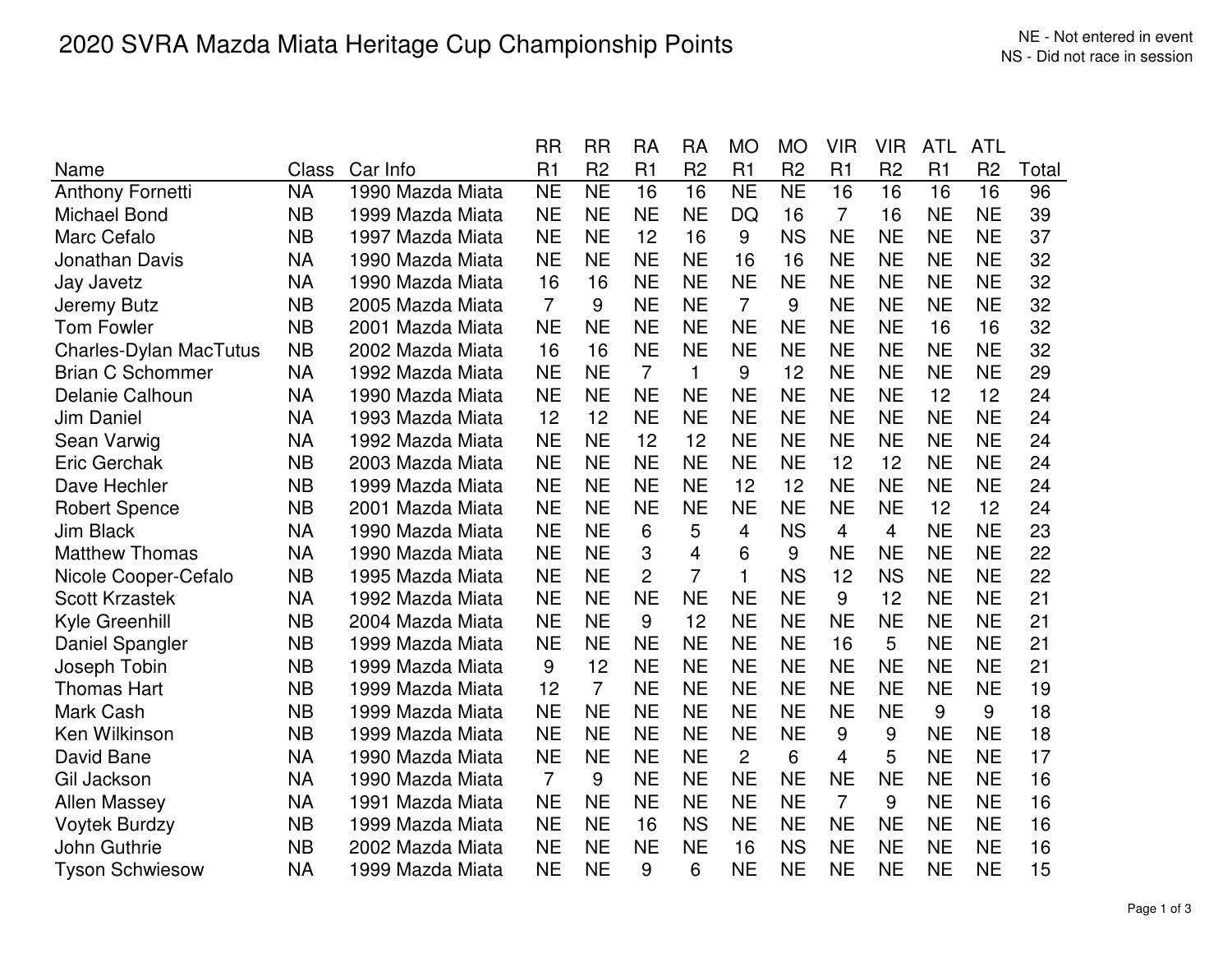|                          |           |                  | <b>RR</b> | <b>RR</b>      | <b>RA</b>      | <b>RA</b>      | <b>MO</b>      | <b>MO</b>      | <b>VIR</b> | <b>VIR</b>     | <b>ATL</b>     | <b>ATL</b>     |                |
|--------------------------|-----------|------------------|-----------|----------------|----------------|----------------|----------------|----------------|------------|----------------|----------------|----------------|----------------|
| Name                     | Class     | Car Info         | R1        | R <sub>2</sub> | R1             | R <sub>2</sub> | R <sub>1</sub> | R <sub>2</sub> | R1         | R <sub>2</sub> | R <sub>1</sub> | R <sub>2</sub> | Total          |
| <b>Bob MacDonald</b>     | <b>NB</b> | 1999 Mazda Miata | <b>NE</b> | <b>NE</b>      | $\mathbf{1}$   | 5              | 5              | $\overline{4}$ | <b>NE</b>  | <b>NE</b>      | <b>NE</b>      | <b>NE</b>      | 15             |
| John Ayre                | <b>NA</b> | 1992 Mazda Miata | 6         | $\overline{7}$ | <b>NE</b>      | <b>NE</b>      | 1              | <b>NS</b>      | <b>NE</b>  | <b>NE</b>      | <b>NE</b>      | <b>NE</b>      | 14             |
| <b>Steffen Clark</b>     | <b>NA</b> | 1991 Mazda Miata | <b>NE</b> | <b>NE</b>      | <b>NE</b>      | <b>NE</b>      | $\overline{7}$ | $\overline{7}$ | <b>NE</b>  | <b>NE</b>      | <b>NE</b>      | <b>NE</b>      | 14             |
| <b>Dennis Mathias</b>    | <b>NA</b> | 1991 Mazda Miata | <b>NE</b> | <b>NE</b>      | <b>NE</b>      | <b>NE</b>      | <b>NE</b>      | <b>NE</b>      | 6          | $\overline{7}$ | <b>NE</b>      | <b>NE</b>      | 13             |
| <b>Christian Blevins</b> | <b>NB</b> | 1999 Mazda Miata | <b>NE</b> | <b>NE</b>      | <b>NE</b>      | <b>NE</b>      | <b>NE</b>      | <b>NE</b>      | <b>NE</b>  | <b>NE</b>      | $\overline{7}$ | 6              | 13             |
| <b>Steven Greenhill</b>  | <b>NB</b> | 1999 Mazda Miata | <b>NE</b> | <b>NE</b>      | 4              | 9              | <b>NE</b>      | <b>NE</b>      | <b>NE</b>  | <b>NE</b>      | <b>NE</b>      | <b>NE</b>      | 13             |
| <b>Robert Roland</b>     | <b>NB</b> | 1999 Mazda Miata | <b>NE</b> | <b>NE</b>      | <b>NE</b>      | <b>NE</b>      | <b>NE</b>      | <b>NE</b>      | 6          | $\overline{7}$ | <b>NE</b>      | <b>NE</b>      | 13             |
| <b>Brian Murdick</b>     | <b>NA</b> | 1990 Mazda Miata | <b>NE</b> | <b>NE</b>      | <b>NE</b>      | <b>NE</b>      | 12             | <b>NS</b>      | <b>NE</b>  | <b>NE</b>      | <b>NE</b>      | <b>NE</b>      | 12             |
| Sam Nogosek              | <b>NA</b> | 1990 Mazda Miata | <b>NE</b> | <b>NE</b>      | 5              | $\overline{7}$ | <b>NE</b>      | <b>NE</b>      | <b>NE</b>  | <b>NE</b>      | <b>NE</b>      | <b>NE</b>      | 12             |
| <b>Thomas Podmore</b>    | <b>NA</b> | 1992 Mazda Miata | <b>NE</b> | <b>NE</b>      | 4              | <b>NS</b>      | 3              | 4              | <b>NE</b>  | <b>NE</b>      | <b>NE</b>      | <b>NE</b>      | 11             |
| <b>Bill Roland</b>       | <b>NA</b> | 1991 Mazda Miata | <b>NE</b> | <b>NE</b>      | <b>NE</b>      | <b>NE</b>      | <b>NE</b>      | <b>NE</b>      | 5          | 6              | <b>NE</b>      | <b>NE</b>      | 11             |
| David Rubnitz            | <b>NA</b> | 1983 Mazda Miata | 5         | 6              | <b>NE</b>      | <b>NE</b>      | <b>NE</b>      | <b>NE</b>      | <b>NE</b>  | <b>NE</b>      | <b>NE</b>      | <b>NE</b>      | 11             |
| Nathan Pring             | <b>NB</b> | 1999 Mazda Miata | <b>NE</b> | <b>NE</b>      | <b>NE</b>      | <b>NE</b>      | <b>NE</b>      | <b>NE</b>      | 5          | 6              | <b>NE</b>      | <b>NE</b>      | 11             |
| Mike Belopotosky         | <b>NA</b> | 1991 Mazda Miata | <b>NE</b> | <b>NE</b>      | <b>NE</b>      | <b>NE</b>      | 5              | 5              | <b>NE</b>  | <b>NE</b>      | <b>NE</b>      | <b>NE</b>      | 10             |
| <b>Skyler Cottrell</b>   | <b>NB</b> | 1999 Mazda Miata | <b>NE</b> | <b>NE</b>      | <b>NE</b>      | <b>NE</b>      | <b>NE</b>      | <b>NE</b>      | <b>NE</b>  | <b>NE</b>      | 6              | 4              | 10             |
| <b>Bill Miller</b>       | <b>NB</b> | 2003 Mazda Miata | <b>NE</b> | <b>NE</b>      | <b>NE</b>      | <b>NE</b>      | <b>NE</b>      | <b>NE</b>      | <b>NE</b>  | <b>NE</b>      | 5              | 5              | 10             |
| <b>Brian C Schommer</b>  | <b>NB</b> | 1997 Mazda Miata | 4         | 6              | <b>NE</b>      | <b>NE</b>      | <b>NE</b>      | <b>NE</b>      | <b>NE</b>  | <b>NE</b>      | <b>NE</b>      | <b>NE</b>      | 10             |
| Max Gee                  | <b>NA</b> | 1992 Mazda Miata | <b>NE</b> | <b>NE</b>      | <b>NS</b>      | 9              | <b>NE</b>      | <b>NE</b>      | <b>NE</b>  | <b>NE</b>      | <b>NE</b>      | <b>NE</b>      | 9              |
| <b>Kenneth Schuster</b>  | <b>NA</b> | 1990 Mazda Miata | 9         | <b>NS</b>      | <b>NE</b>      | <b>NE</b>      | <b>NE</b>      | <b>NE</b>      | <b>NE</b>  | <b>NE</b>      | <b>NE</b>      | <b>NE</b>      | 9              |
| <b>Austin Butz</b>       | <b>NB</b> | 1999 Mazda MX-5  | <b>NE</b> | <b>NE</b>      | <b>NE</b>      | <b>NE</b>      | 2              | $\overline{7}$ | <b>NE</b>  | <b>NE</b>      | <b>NE</b>      | <b>NE</b>      | 9              |
| David Ciufo              | <b>NB</b> | 1999 Mazda Miata | <b>NE</b> | <b>NE</b>      | <b>NE</b>      | <b>NE</b>      | 6              | 3              | <b>NE</b>  | <b>NE</b>      | <b>NE</b>      | <b>NE</b>      | 9              |
| <b>Alan Cross</b>        | <b>NB</b> | 2003 Mazda Miata | <b>NE</b> | <b>NE</b>      | <b>NE</b>      | <b>NE</b>      | <b>NE</b>      | <b>NE</b>      | <b>NE</b>  | <b>NE</b>      | $\overline{2}$ | $\overline{7}$ | 9              |
| Michael Lo               | <b>NB</b> | 2000 Mazda Miata | <b>NE</b> | <b>NE</b>      | <b>NE</b>      | <b>NE</b>      | 3              | 6              | <b>NE</b>  | <b>NE</b>      | <b>NE</b>      | <b>NE</b>      | 9              |
| <b>Brian Vondran</b>     | <b>NB</b> | 1999 Mazda Miata | <b>NE</b> | <b>NE</b>      | 5              | 4              | <b>NE</b>      | <b>NE</b>      | <b>NE</b>  | <b>NE</b>      | <b>NE</b>      | <b>NE</b>      | 9              |
| <b>Chris Giesen</b>      | <b>NB</b> | 1999 Mazda Miata | <b>NE</b> | <b>NE</b>      | $\mathbf{1}$   | 7              | <b>NE</b>      | <b>NE</b>      | <b>NE</b>  | <b>NE</b>      | <b>NE</b>      | <b>NE</b>      | 8              |
| Ralle Rookey             | <b>NB</b> | 2005 Mazda Miata | <b>NE</b> | <b>NE</b>      | $\overline{7}$ | 1              | <b>NE</b>      | <b>NE</b>      | <b>NE</b>  | <b>NE</b>      | <b>NE</b>      | <b>NE</b>      | 8              |
| <b>James Small</b>       | <b>NA</b> | 1990 Mazda Miata | <b>NE</b> | <b>NE</b>      | <b>NE</b>      | <b>NE</b>      | <b>NE</b>      | <b>NE</b>      | 3          | $\overline{4}$ | <b>NE</b>      | <b>NE</b>      | $\overline{7}$ |
| <b>Jim Dvorak</b>        | <b>NB</b> | 1999 Mazda Miata | <b>NE</b> | <b>NE</b>      | $\mathbf{1}$   | 6              | <b>NE</b>      | <b>NE</b>      | <b>NE</b>  | <b>NE</b>      | <b>NE</b>      | <b>NE</b>      | $\overline{7}$ |
| <b>Boris Said Jr</b>     | <b>NB</b> | 1998 Mazda Miata | <b>NE</b> | <b>NE</b>      | <b>NE</b>      | <b>NE</b>      | <b>NE</b>      | <b>NE</b>      | <b>NE</b>  | <b>NE</b>      | $\overline{4}$ | 3              | 7              |
| Callahan Kohls           | <b>NB</b> | 1996 Mazda Miata | <b>NE</b> | <b>NE</b>      | 6              | <b>NS</b>      | <b>NE</b>      | <b>NE</b>      | <b>NE</b>  | <b>NE</b>      | <b>NE</b>      | <b>NE</b>      | 6              |
| <b>Tad Segars</b>        | <b>NB</b> | 1999 Mazda Miata | 6         | <b>NS</b>      | <b>NE</b>      | <b>NE</b>      | <b>NE</b>      | <b>NE</b>      | <b>NE</b>  | <b>NE</b>      | <b>NE</b>      | <b>NE</b>      | 6              |